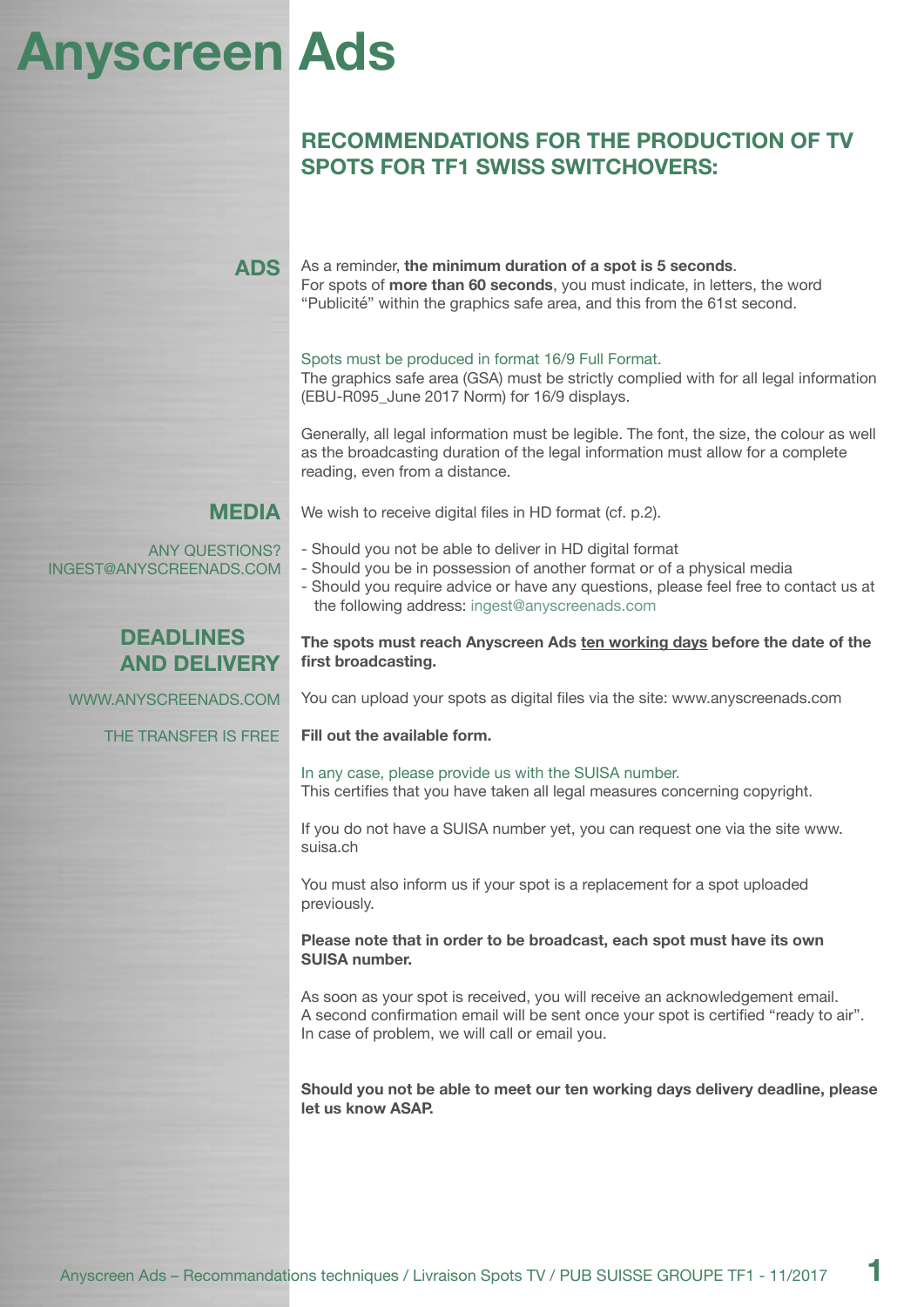## **Anyscreen Ads**

#### **FILE FORMAT TECHNICAL DATA**

#### HD

IMAGE FORMAT

High Definition : 1920x1080 Frame rate : PAL-system 25 images/second, interlaced (progressif mode is not allowed) Picture Ratio : 16/9 Full Format

#### CONTAINER AND CODEC

Container .MOV / Codec : XDCAM HD 422/50Mbit/s, Prores 422, Prores 422 (HQ) Container .MXF / Codec : XDCAM HD 422 / 50Mbit/s.

#### **The file format specifications:**

SMPTE 377M : Material Exchange Format MXF SMPTE 378M : Material Exchange Format MXF Operational Pattern 1A SMPTE 379M : MXF Generic Container SMPTE 381M : Mapping MPEG Streams into the MXF Generic Container SMPTE 12M-2 (2008) : MXF Time Code implementation MXF OP1a frame wrapping Header and Footer : close and complete Time Code: SMPTE 12M-2 (2008) Time Code must be present in Material Package , Source Package and System Item. All Time Code Starts must have the same value as "System Item" Time Code Start.

#### VIDEO SIGNAL STANDARDS

The signal must be Gamut Legalised (ITU-R BT.709) Max. Luminance 100%=700mV (EBU N10) Field dominance: Top Field First (Upper) The 16/9 graphics safe areas must be complied with according to the EBU-R095\_ June 2017 Norm standards.



#### AUDIO SIGNAL STANDARDS

Quantification 24 bits

Sampling frequency: 48KHz

Codec: non compressed

The mono signal must be recorded simultaneously on audio tracks 1 and 2. For stereo signals, the left channel must be recorded on track 1 and the right channel on track 2.

The stereo signal must provide mono compatibility.

| Pair 1 PCM            | Pair 2 PCM |
|-----------------------|------------|
| $1 - 2$               | $3 - 4$    |
| <b>French version</b> | Empty      |